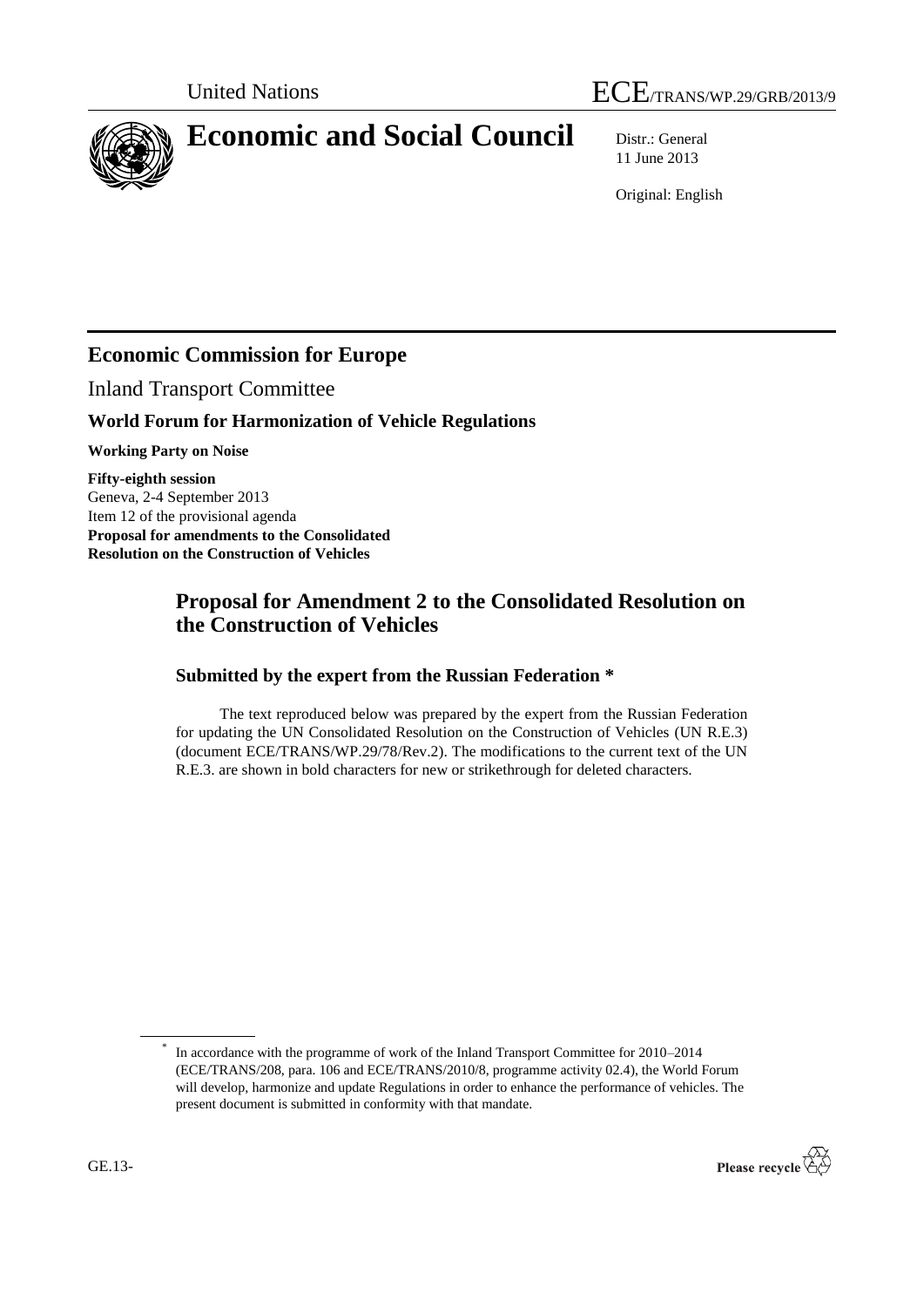## **I. Proposal**

*Paragraph 3, the table*, amend to read:

"3. …

| Regulation<br>No. | Title                                                                                                                                                                      | $\overline{\mathbf{I}}$ | $L^2$ |  |  | $\begin{array}{ c c c }\hline \rule{0pt}{12pt} \rule{0pt}{2pt} \rule{0pt}{2pt} \rule{0pt}{2pt} \rule{0pt}{2pt} \rule{0pt}{2pt} \rule{0pt}{2pt} \rule{0pt}{2pt} \rule{0pt}{2pt} \rule{0pt}{2pt} \rule{0pt}{2pt} \rule{0pt}{2pt} \rule{0pt}{2pt} \rule{0pt}{2pt} \rule{0pt}{2pt} \rule{0pt}{2pt} \rule{0pt}{2pt} \rule{0pt}{2pt} \rule{0pt}{2pt} \rule{0pt}{2pt} \rule{0pt}{2pt} \rule{0pt}{2pt} \rule{0pt}{$ |   |   | $\mathbf{N}_3$ |                           | $\bar{z}$ $\bar{z}$ $\bar{z}$ |    |             | $\overline{0}$ $\overline{0}$ $\overline{0}$ $\overline{0}$ $\overline{0}$ |   |    | Tractors | NRMM |
|-------------------|----------------------------------------------------------------------------------------------------------------------------------------------------------------------------|-------------------------|-------|--|--|-------------------------------------------------------------------------------------------------------------------------------------------------------------------------------------------------------------------------------------------------------------------------------------------------------------------------------------------------------------------------------------------------------------|---|---|----------------|---------------------------|-------------------------------|----|-------------|----------------------------------------------------------------------------|---|----|----------|------|
| .<br>117<br>.     | .<br>Uniform provisions concerning the<br>approval of tyres with regard to rolling<br>sound emissions and/or to adhesion on<br>wet surfaces and/or rolling resistance<br>. |                         |       |  |  |                                                                                                                                                                                                                                                                                                                                                                                                             | X | X | X              | $\boldsymbol{\mathrm{X}}$ | İΧ                            | ļΧ | $\mathbf X$ | X                                                                          | X | ĮΧ |          |      |

*Paragraph 4, the table***,** amend to read:

"4. …

| Subject  |                                                                  | <b>Relevant Documents</b>                    |                              |                     |  |  |  |  |  |  |
|----------|------------------------------------------------------------------|----------------------------------------------|------------------------------|---------------------|--|--|--|--|--|--|
|          |                                                                  | Regulations annexed to the<br>1958 Agreement | <b>Recommendations</b>       | Standard<br>Annexes |  |  |  |  |  |  |
| .        | $\cdots$                                                         | $\cdots$                                     | $\cdot$                      |                     |  |  |  |  |  |  |
| C.       | Audible warning device, the audible<br>signals of motor vehicles | 28                                           | See paragraph 8.4.           |                     |  |  |  |  |  |  |
| $\cdots$ | $\cdots$                                                         | .                                            | $\qquad \qquad \blacksquare$ |                     |  |  |  |  |  |  |
| L.       | Pneumatic tyres and wheels for motor<br>vehicles                 | 30, 54, 64, 108, 109,<br>117, 124            |                              |                     |  |  |  |  |  |  |
| M.       | Pneumatic tyres, commercial vehicles                             | 54, 109, 117                                 | $\overline{\phantom{0}}$     |                     |  |  |  |  |  |  |
| $\cdots$ | $\cdots$                                                         | $\cdots$                                     |                              |                     |  |  |  |  |  |  |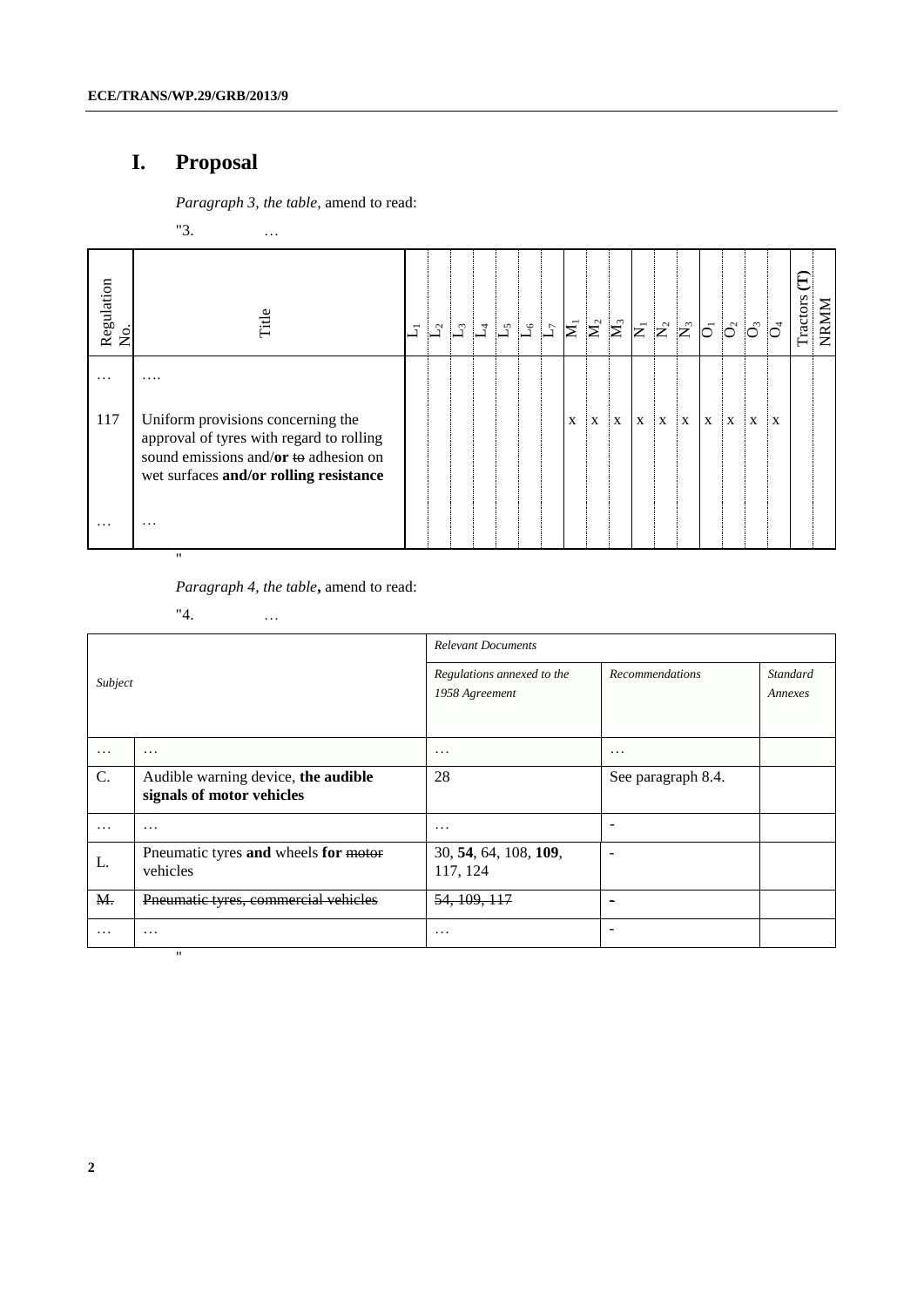*Paragraph 6, the table*, amend to read:

"6. …

|                |                                                                                               | <b>Relevant Documents</b>                    |                        |                            |  |  |  |  |  |  |
|----------------|-----------------------------------------------------------------------------------------------|----------------------------------------------|------------------------|----------------------------|--|--|--|--|--|--|
| Subject        |                                                                                               | Regulations annexed to the<br>1958 Agreement | <b>Recommendations</b> | <b>Standard</b><br>Annexes |  |  |  |  |  |  |
| $\cdots$       | .                                                                                             | .                                            | $\cdot$                |                            |  |  |  |  |  |  |
| E.             | Noise emissions of motor vehicles and<br>pneumatic tyres, internal noise of<br>motor vehicles | 51, 59, 117                                  | See paragraph 8.8.     |                            |  |  |  |  |  |  |
| F <sub>r</sub> | Noise emissions of motorcycles and<br>mopeds                                                  | 9, 41, 63, 92                                | See paragraph 8.8.     |                            |  |  |  |  |  |  |
| G              | Rolling resistance of pneumatic tyres                                                         | 117                                          |                        |                            |  |  |  |  |  |  |

*Paragraph 8.4.*, amend to read:

#### "8.4. Audible warning device **signals of cycles**"

*Paragraph 8.4.4.,* amend to read:

"8.4.4. Electrically-operated audible warning devices shall not be subject to stricter conditions than those set out **above** below, it being understood that the present recommendation does not apply either to any audible warning devices mounted on vehicles for use in built-up areas only, or to the use and characteristics of alternating-tone or special-tone audible warning devices. "

#### *Paragraph 8.8.1.2.,* amend to read

"8.8.1.2. Methods of measuring the sound level

The noise produced by the vehicle type shall be measured in accordance with the two methods described **in paragraph 8.38.** above for moving vehicles and for stationary vehicles (see paragraph 8.8.2. in this document). The two values measured shall be recorded in a test report.

The test … vehicles in service."

*Paragraph 8.8.2.1.1*., amend to read:

"8.8.2.1.1. For four-wheeled vehicles **of categories M and N**, the method described in Regulation No. 51, Annex 3, paragraph 3.2. (Measurement of noise emitted by stationary vehicles, in proximity to the exhaust)."

*Insert a new paragraph 8.8.2.1.2.,* to read:

"**8.8.2.1.2. For vehicles of categories L2, L4, L5, [L6, L7], the method described in Regulation No. 9, Annex 3, paragraph 3.2. (Measurement of noise emitted by stationary vehicles, in proximity to the exhaust).**"